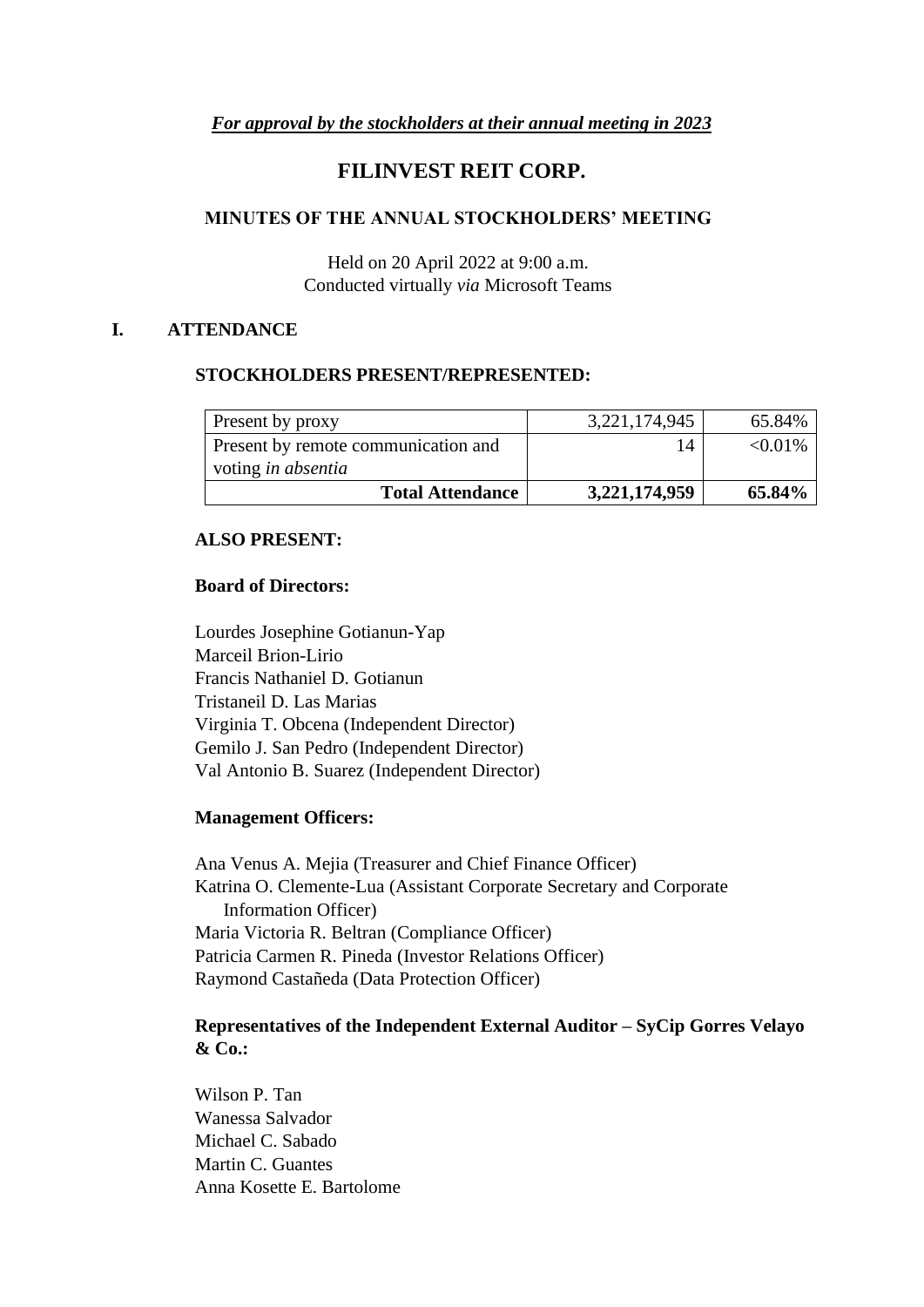#### **Representative of the Stock Transfer Agent – Stock Transfer Service, Inc.**

John Kristofer Paolo L. Herrera

# **II. NATIONAL ANTHEM**

The meeting started with the singing of the Philippine National Anthem.

# **III. PRESIDING OFFICER AND SECRETARY**

The Chairperson of the Board of Directors of Filinvest REIT Corp. (the "Company" or "FILRT"), Ms. Lourdes Josephine Gotianun-Yap, presided over the meeting, while the Assistant Corporate Secretary, Ms. Katrina O. Clemente-Lua, recorded the minutes thereof.

# **IV. CALL TO ORDER**

The Chairperson called the meeting to order and introduced the members of the Board of Directors. The Chairperson also noted that the Company's senior management officers, representatives of SGV & Co., the Company's external auditor, and representatives of Stock Transfer Service, Inc., FILRT's stock transfer agent, are joining the meeting through the live webcast.

# **V. CERTIFICATION OF SERVICE OF NOTICE AND QUORUM**

The Chairperson then requested the Assistant Corporate Secretary to report on the service of notice of the meeting, and whether there was a quorum at the meeting. The Assistant Corporate Secretary confirmed that, in accordance with the Securities and Exchange Commission ("SEC") Notice dated February 16, 2022, the notice of the meeting, together with a copy of the Information Statement and the Audited Financial Statements, was posted on the Company's website and disclosed through PSE EDGE. The Notice of Meeting was also published in the business sections of the Philippine Star and Business Mirror, on March 24, 2022, and in the business sections of the Philippine Daily Inquirer and Business World on March 25, 2022, both in print and online.

Based on the online registration and report on proxies received by the Office of the Corporate Secretary, with the assistance of the Company's stock and transfer agent, Stock Transfer Service, Inc., the Assistant Corporate Secretary certified that out of the 4,892,777,994 total issued and outstanding shares of the Company as of the record date or on 02 March 2022, 3,221,174,959 shares representing 65.84% of the total issued and outstanding shares of the Company were present at the meeting.

There being a quorum, the Chairperson declared the meeting duly convened and open for business.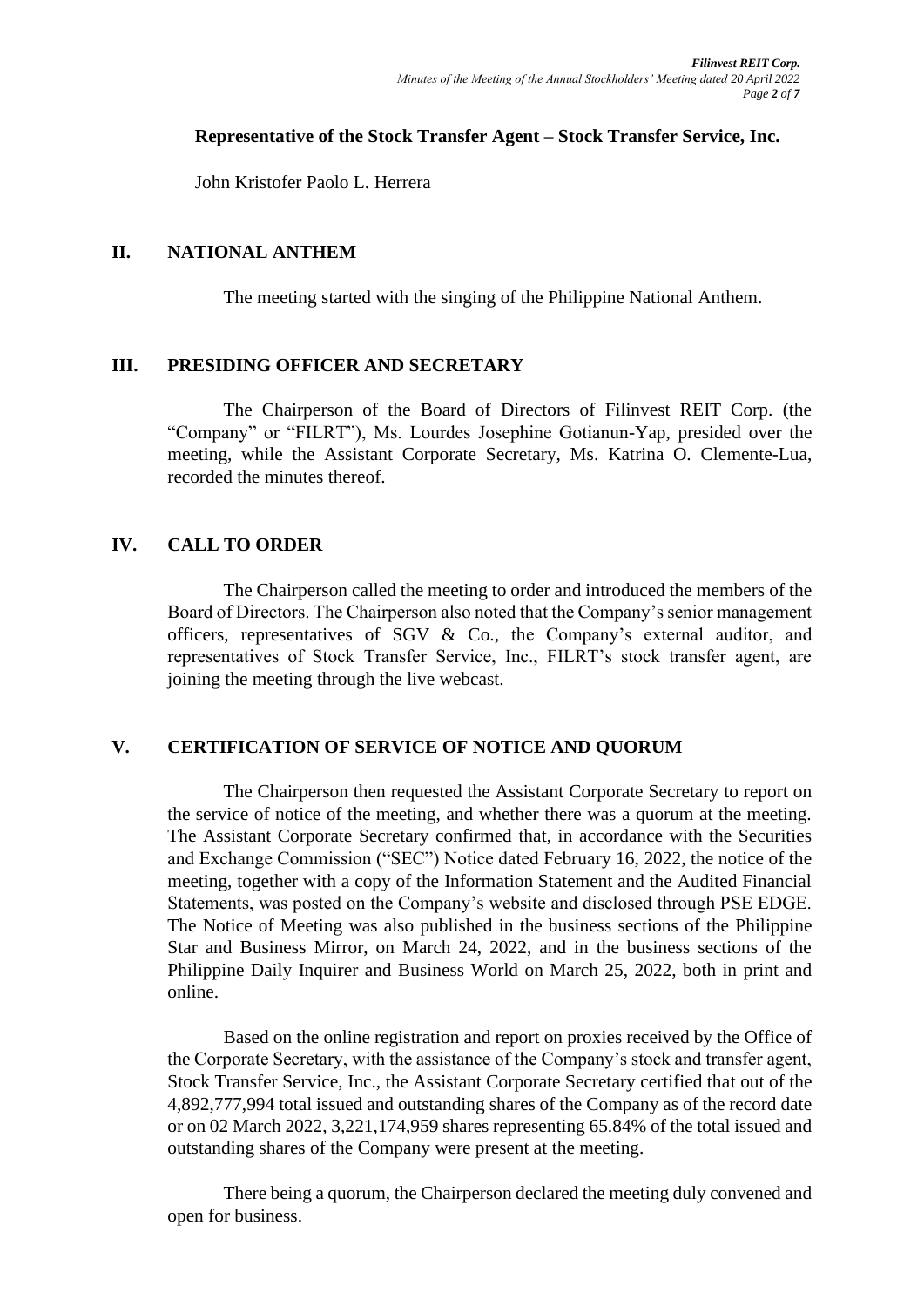# **VI. INSTRUCTIONS ON THE RULES AND CONDUCT OF VOTING PROCEDURES**

The Chairperson noted that the Company is holding the meeting in virtual format because of the health crisis; however, the Company endeavored to provide the shareholders the same opportunity to participate in the meeting. She then asked the Assistant Corporate Secretary to share the rules of conduct and voting procedures for the meeting.

The Assistant Corporate Secretary explained that the rules of conduct and voting procedures were set forth in the Definitive Information Statement and in the Explanation of Agenda Items, which form part of the Notice of the Annual Stockholders' meeting. She highlighted the following points:

- 1. Stockholders who successfully registered under the shareholder registration system were provided the instructions to access the digital voting ballot as well as the virtual meeting.
- 2. The deadline for voting in absentia and through proxy was on 12 April 2022.
- 3. After the voting, the Office of the Corporate Secretary, together with the Company's stock transfer agent, tabulated all the votes cast in absentia as well as via proxy.
- 4. The results of the voting will be reported after each item is taken up during the meeting.
- 5. The stockholders were also given up to 12 April 2022 to submit any questions or comments they may have.

She further informed all the participants of the meeting that there would be a visual and audio recording of the entire proceedings.

# **VII. APPROVAL OF THE MINUTES OF THE ANNUAL MEETING OF THE STOCKHOLDERS HELD ON 18 NOVEMBER 2021**

The Chairperson inquired if copies of the minutes of the annual meeting of the stockholders held on 18 November 2021 were furnished to the stockholders.

The Assistant Corporate Secretary certified that an electronic copy of the minutes was included in the Information Statement of this year's annual stockholders' meeting and was made available on the Company's website. She reported that the resolution below was approved by at least a majority of the stockholders or total voting shares represented in the meeting based on the following tabulation of votes:

**"RESOLVED,** That the minutes of the annual meeting of the stockholders of the Company held on 18 November 2021 is hereby approved."

|                        | FOR           | <b>AGAINST</b>           | <b>ABSTAIN</b>           |
|------------------------|---------------|--------------------------|--------------------------|
| Number of Shares Voted | 3,221,174,945 | $\overline{\phantom{0}}$ | $\overline{\phantom{0}}$ |
| Percentage of Votes    | 100.00%       | $\overline{\phantom{0}}$ | $\overline{\phantom{0}}$ |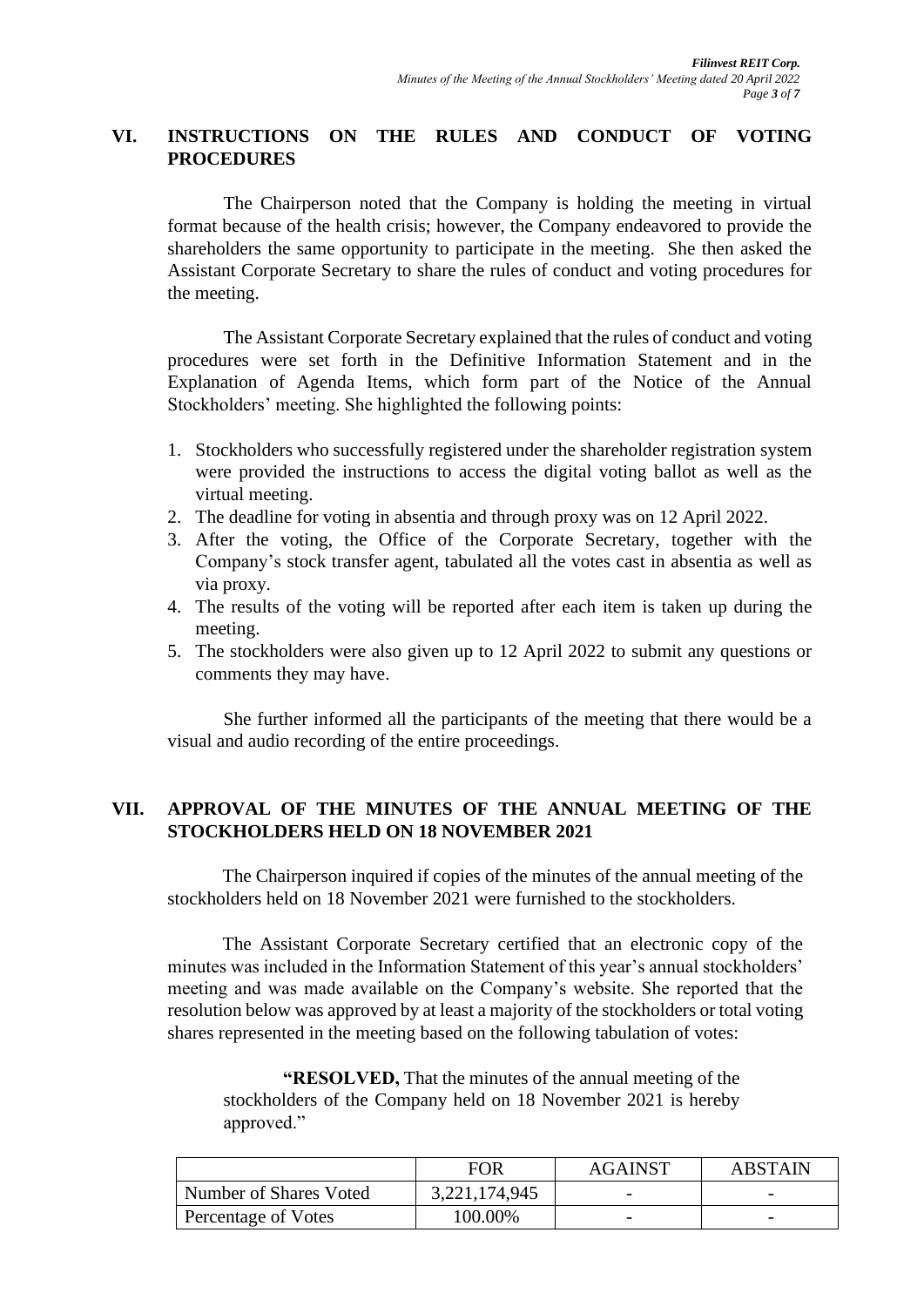### **VIII. PRESENTATION OF THE PRESIDENT'S REPORT**

The President and Chief Executive Officer of the Company, Ms. Maricel Brion-Lirio, presented her pre-recorded report on the Company's operations for the year ended 31 December 2021 and outlook for the year 2022.

The Chairperson announced to the stockholders that the Board of Directors approved during its special meeting held before the Annual Stockholders' Meeting on 20 April 2022 the declaration of cash dividends of PhP0.116 per share. The record date of the said cash dividend is fixed on 06 May 2022, with payment date on 27 May 2022.

The Chairperson thanked the President for her report, then proceeded to the next item in the agenda which was the ratification of the 2021 Audited Financial Statements.

#### **IX. RATIFICATION OF THE AUDITED FINANCIAL STATEMENTS AS OF AND FOR THE YEAR ENDED 31 DECEMBER 2021**

The Chairperson asked the Assistant Corporate Secretary if the stockholders were furnished a copy of the 2021 Audited Financial Statements.

The Assistant Corporate Secretary responded that an electronic copy of the 2021 Audited Financial Statements was made available on the Company's website as well as attached to the Information Statement. She reported that the resolution below was approved by at least a majority of the stockholders or total voting shares represented in the meeting based on the following tabulation of votes:

**"RESOLVED,** That the Company's Audited Financial Statements as of and for the year ended 31 December 2021 be approved, confirmed and ratified."

|                        | FOR           | <b>AGAINST</b>           | <b>ABSTAIN</b>           |
|------------------------|---------------|--------------------------|--------------------------|
| Number of Shares Voted | 3,221,174,945 | $\overline{\phantom{0}}$ |                          |
| Percentage of Votes    | 100.00%       | $\overline{\phantom{0}}$ | $\overline{\phantom{0}}$ |

# **X. RATIFICATION OF ALL THE ACTS, RESOLUTIONS AND PROCEEDINGS OF THE BOARD OF DIRECTORS, BOARD COMMITTEES AND MANAGEMENT UP TO 20 APRIL 2022**

The next item in the agenda was the ratification of all the acts, resolutions and proceedings of the Board of Directors, Board Committees and Management from the date of the last annual stockholders' meeting until 20 April 2022, a summary of which was included in the Information Statement sent to all the stockholders of record prior to the annual stockholders' meeting.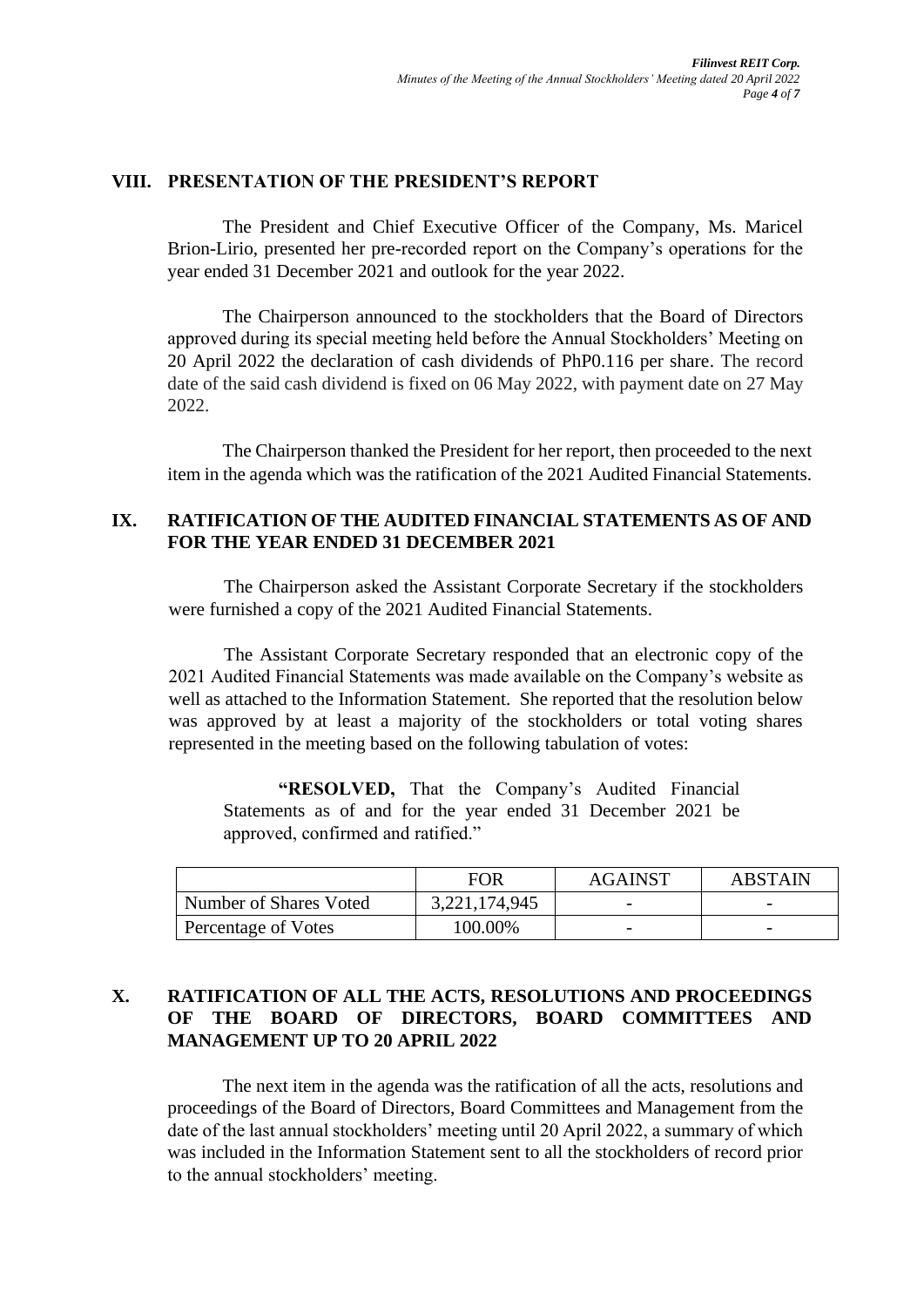The Assistant Corporate Secretary reported that the resolution below was approved by at least a majority of the stockholders or total voting shares represented in the meeting based on the following tabulation of votes:

**"RESOLVED,** That all the acts, resolutions and proceedings of the Board of Directors, Board Committees and Management from the date of the last annual stockholders' meeting until 20 April 2022 are hereby approved, confirmed and ratified."

|                        | <b>FOR</b>    | <b>AGAINST</b>           | <b>ABSTAIN</b>           |
|------------------------|---------------|--------------------------|--------------------------|
| Number of Shares Voted | 3,221,174,945 | $\overline{\phantom{0}}$ | $\overline{\phantom{0}}$ |
| Percentage of Votes    | 100.00%       | $\overline{\phantom{0}}$ |                          |

# **XI. ELECTION OF DIRECTORS**

The Chairperson announced that the next item in the Agenda was the election of seven (7) directors, including three (3) independent directors of the Company for the year 2022 to 2023.

As requested by the Chairperson, the Assistant Corporate Secretary announced the names of the persons nominated for election as directors and/or independent directors of the Company and who were pre-screened by the Corporate Governance Committee, acting as the Nominations Committee, in accordance with the Company's Revised Manual on Corporate Governance and By-Laws, as follows:

Directors:

- 1. Ms. Lourdes Josephine Gotianun-Yap
- 2. Ms. Maricel Brion-Lirio
- 3. Mr. Francis Nathaniel C. Gotianun
- 4. Mr. Tristaneil D. Las Marias

Independent Directors:

- 5. Ms. Virginia T. Obcena
- 6. Mr. Gemilo J. San Pedro
- 7. Atty. Val Antonio B. Suarez

The Assistant Corporate Secretary reported that the resolution below was approved by at least a majority of the stockholders or total voting shares represented in the meeting based on the following tabulation of votes:

**"RESOLVED,** That the following persons are hereby declared as duly elected directors of the Company, to serve for a term of one (1) year or until their successors shall have been elected and qualified in accordance with the By-Laws of the Company:

1. Ms. Lourdes Josephine Gotianun-Yap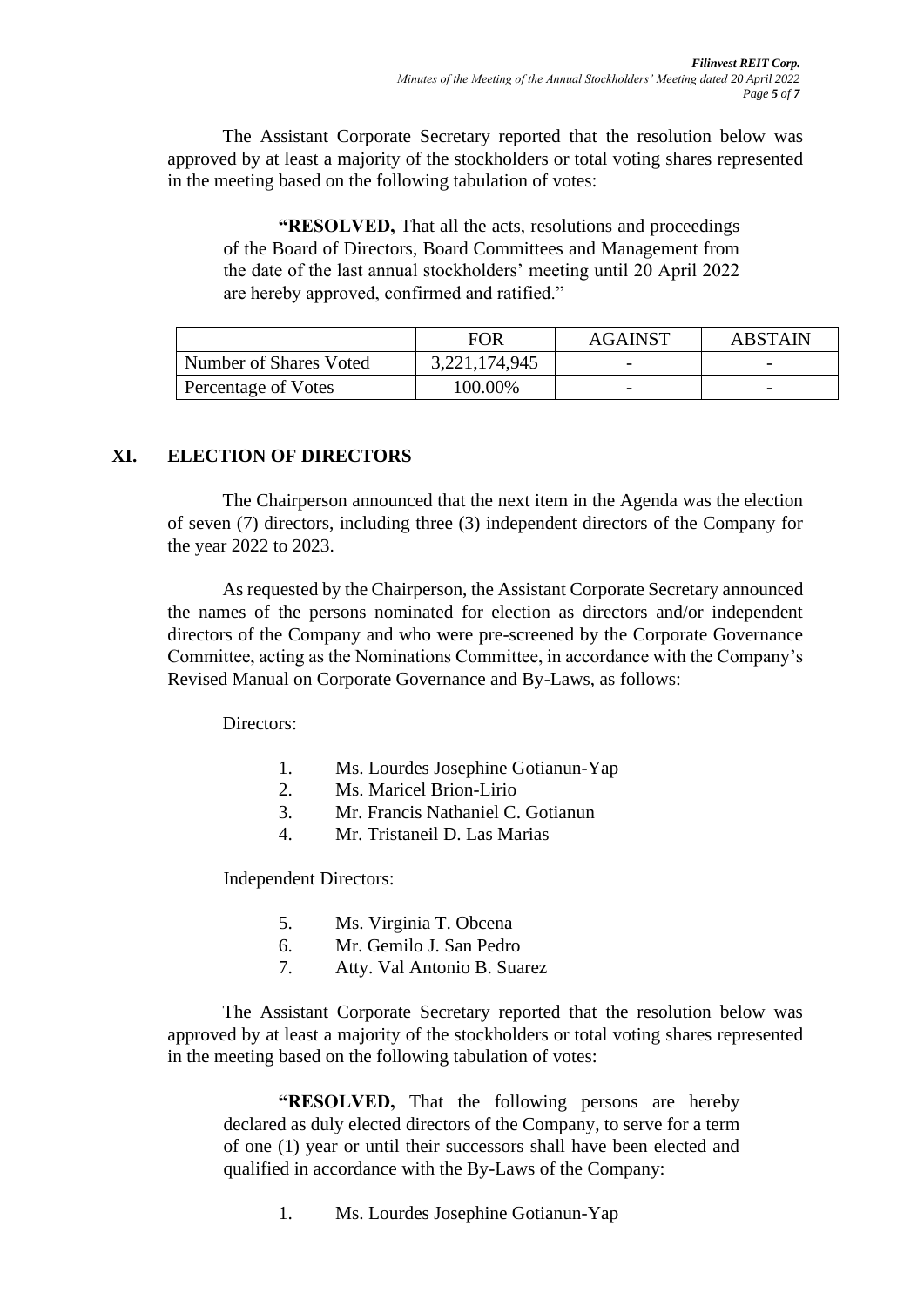- 2. Ms. Maricel Brion-Lirio
- 3. Mr. Francis Nathaniel C. Gotianun
- 4. Mr. Tristaneil D. Las Marias

Independent Directors:

- 5. Ms. Virginia T. Obcena
- 6. Mr. Gemilo J. San Pedro
- 7. Atty. Val Antonio B. Suarez

| Nominee                        | <b>FOR</b>    | <b>AGAINST</b>           | <b>ABSTAIN</b> |
|--------------------------------|---------------|--------------------------|----------------|
| Lourdes Josephine Gotianun-Yap | 3,220,601,245 | 573,700                  |                |
| Maricel Brion-Lirio            | 3,221,174,945 |                          |                |
| Francis Nathaniel C. Gotianun  | 3,221,174,945 |                          |                |
| Tristaneil D. Las Marias       | 3,221,174,945 | $\overline{\phantom{0}}$ |                |
| Virginia T. Obcena             | 3,221,174,945 | $\overline{\phantom{0}}$ |                |
| Mr. Gemilo J. San Pedro        | 3,221,174,945 | $\overline{\phantom{0}}$ |                |
| Val Antonio B. Suarez          | 3,220,601,245 | 573,700                  |                |

#### **XII. APPOINTMENT OF INDEPENDENT EXTERNAL AUDITOR**

Upon the recommendation of the Company's Audit and Risk Management Oversight Committee and confirmed by the Board of Directors, the stockholders approved the reappointment of the accounting firm of SyCip Gorres Velayo and Co. ("SGV") as the Company's external auditor for the year 2022, as follows:

**"RESOLVED,** That the accounting firm of SyCip Gorres Velayo and Co. (SGV & Co.) be approved for reappointment as the Company's external auditor for the year 2022."

|                        | <b>FOR</b>    | <b>AGAINST</b> | <b>ABSTAIN</b> |
|------------------------|---------------|----------------|----------------|
| Number of Shares Voted | 3,221,174,945 |                |                |
| Percentage of Votes    | 100.00%       |                |                |

#### **XIII. AMENDMENT OF BY-LAWS**

The Chairman presented the next agenda item which is the amendment of Bylaws. The Board of Directors approved the amendment to Article II, Section 1 of the Company's By-Laws to change the date of the Company's annual meeting of stockholders from any day in May of each year to every second to the last Wednesday of April of each year.

The Assistant Corporate Secretary reported that the resolution below was approved by at least a majority of the stockholders or total voting shares represented in the meeting based on the following tabulation of votes: